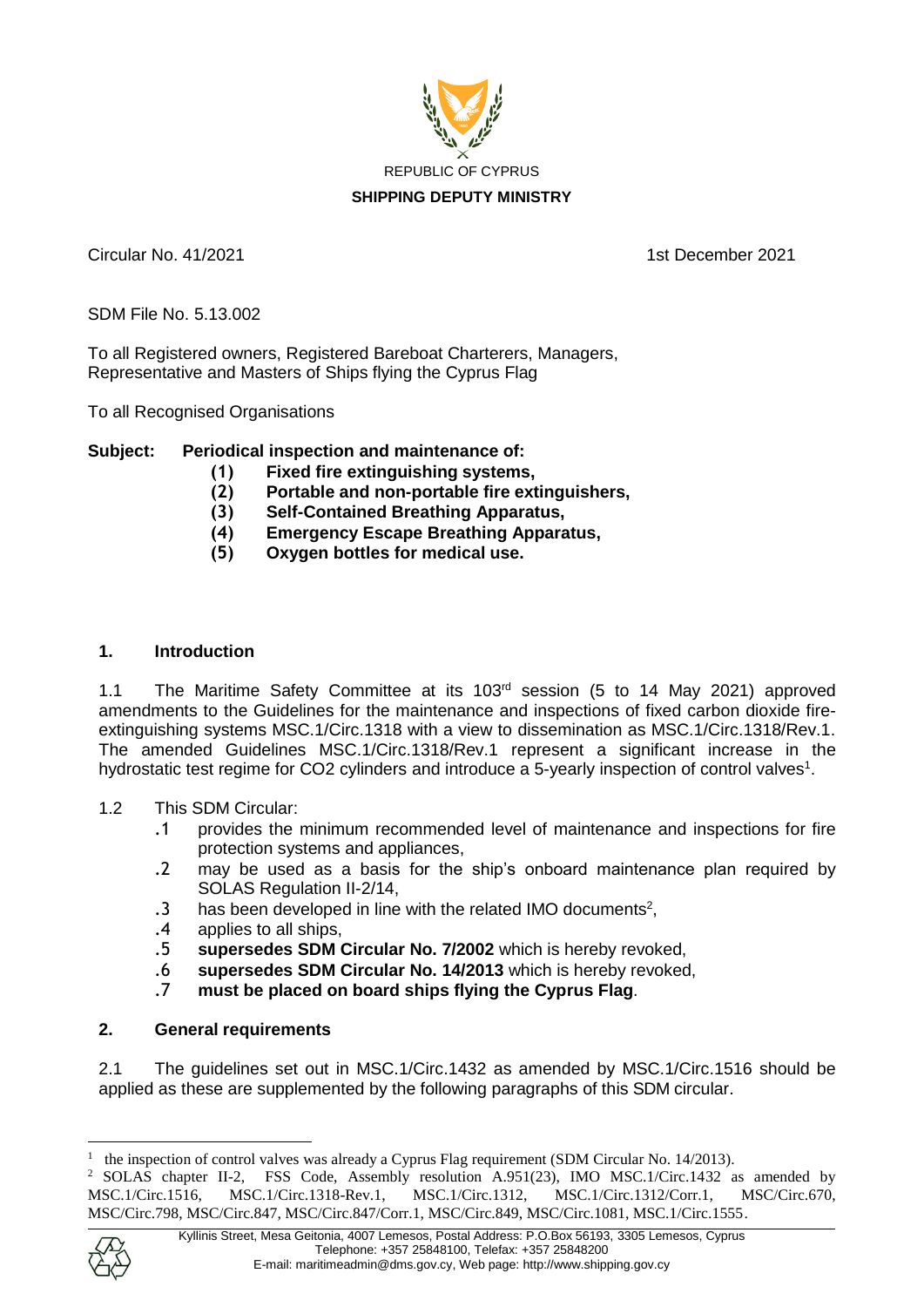2.2 All fixed fire detection and extinguishing systems, including drenching systems, all portable and non-portable fire extinguishers and all other systems and appliances referred to in this SDM circular should, as a rule, be inspected and maintained in accordance with their respective manufacturer's recommendations.

2.3 Inspections and checks which are not explicitly stated as to be done by a third party may be done by a competent person who may be a senior member of the ship's crew, who has successfully completed an appropriate training<sup>3</sup>.

2.4 In case the manufacturer of an equipment or system has specified intervals which are more frequent than those specified below or criteria which are more stringent than those specified below, such intervals or criteria shall apply in lieu of those specified below**.**

2.5 Inspections and checks should always be carried out in accordance with the recommendations or guidance provided by the manufacturer of the equipment or system.

2.6 In addition, as a rule, third party inspection and maintenance (third party inspection) should be done by a service provider which:

- .1 is authorized or accredited in this respect by the manufacturer of the system or of the appliances; or
- .2 in the absence of such service provider, by a service provider which is accredited in this respect by:
	- (a) the Recognised Organisation which is issuing to the ship, on behalf of this Government, the related statutory certificate; or
	- (b) by one of the other Recognised Organisations which are authorized to issue, on behalf of this Government, the related statutory certificate to ships which are classed with them, provided the accreditation of the service provider by the other Recognised Organisation is acceptable to the Recognised Organisation which is issuing to the ship, on behalf of this Government, the related statutory certificate; or
	- (c) an Administration of an IMO SOLAS Contracting Government and accepted by the Recognised Organisation which is issuing to the ship on behalf of this Government, the related statutory certificate.

2.7 Third party inspection by a service provider which does not fall under any one of the categories listed above could be done, provided that the prior<sup>4</sup> case by case authorization of the Shipping Deputy Ministry has been obtained.

- 2.8 Furthermore, the following general rules apply:
	- .1 the system or an individual part or unit of the system and appliance should be recharged when the loss of contents of the system as a whole or of an individual part or unit of the system or of an appliance exceeds 10 per cent; and
	- .2 in all circumstances the attending surveyor may require, if he/she deems it fit, the thorough inspection, hydrostatic testing or the recharging of a system or of an individual part or unit of the system or of an appliance.

#### **3. Specific requirements**

<sup>1</sup>  $3$  at least an advanced fire-fighting training course – STCW A-VI/3.

<sup>4</sup> an application form (dispensation) should be submitted as per the SDM Circular No. 15/2015.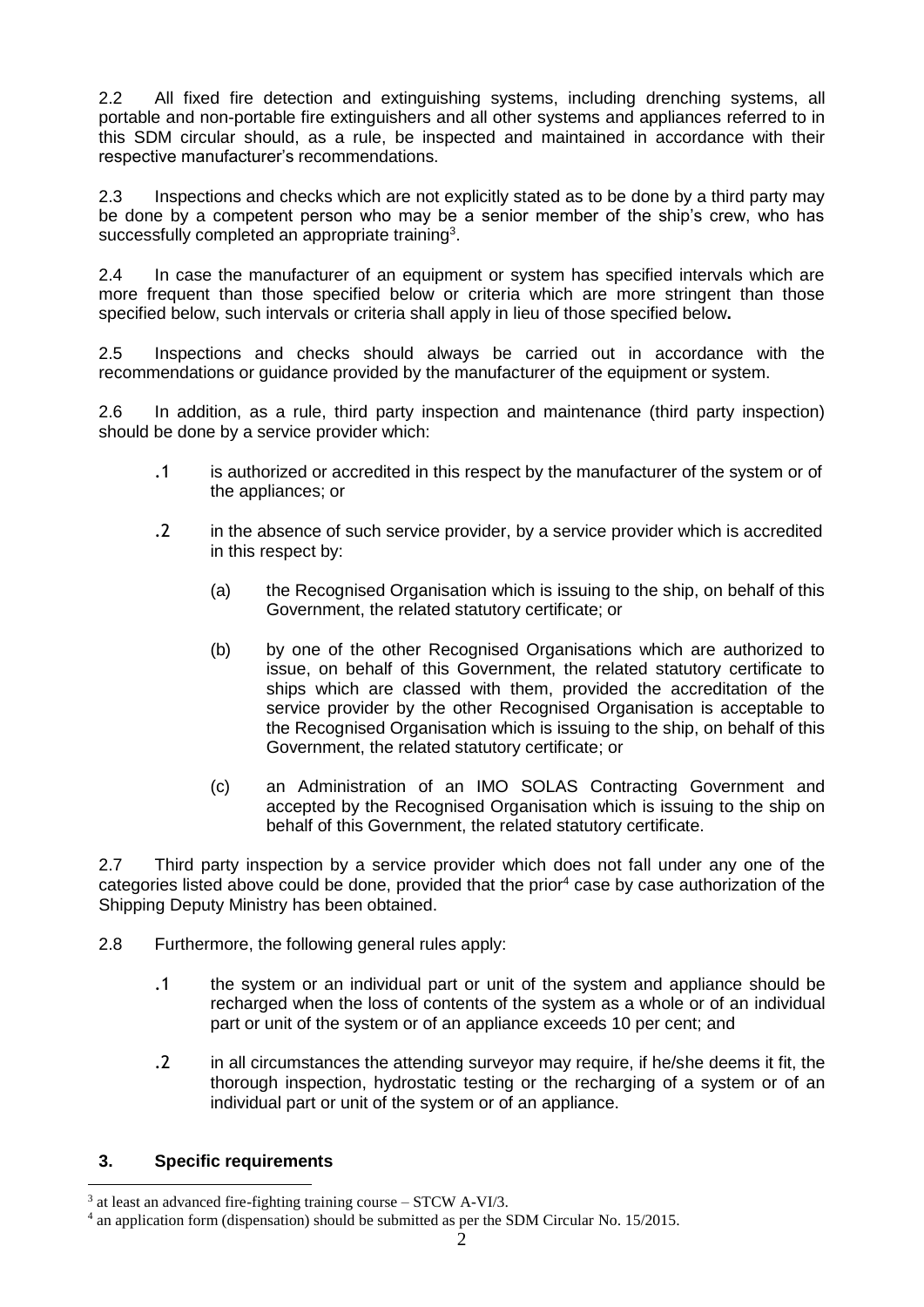3.1 In the absence of related recommendations by the manufacturer of the system or of the appliance this should undergo third party inspection and/or testing as specified below.

3.2 The time interval specified below should be counted from the date of the completion of the construction of a system or of an appliance or from the date of the initial hydrostatic testing stamped on the cylinder, as the case may be or in the absence of such date from the date of completion of the initial survey of the ship upon construction and thereafter from the date of completion of the previous third party inspection or testing.

- 3.3 The third party inspections should preferably be carried out:
	- .1 within a window of "+/- three months" from the anniversary of the Cargo Ship Safety Equipment Certificate or of the Passenger Ship Safety Certificate, as the case may be, and
	- .2 prior the attendance onboard of the Recognised Organisation<sup>5</sup> for carrying out the related statutory survey and the subsequently endorsement of the associated statutory certificate.

3.4 The "+/- three months" window does not apply to the anniversary date of the third party inspection of the system or of the appliance.

3.5 When it is practically feasible, the Ship's Managers are urged to consider arranging third party inspections / surveys of their ships as early as possible in the window of "+/- three months".

3.6 The Shipping Deputy Ministry may, upon request<sup>6</sup> and in exceptional cases, extend<sup>7</sup> the time interval specified below for limited periods from the anniversary of the previous third party inspection.

# **4. Fixed fire extinguishing systems**

4.1 Fixed fire extinguishing systems are subject to third party inspection at interval not exceeding 2 years.

#### **5. Fixed gas fire fighting systems**

1

5.1 The quantity of gas fire extinguishing medium should be checked at intervals not exceeding 2 years.

5.2 For ships which are fitted with a fixed carbon dioxide fire extinguishing system, in case the loss of content of the system as a whole or of an individual part or unit of the system exceeds 10 per cent, the system or the individual part or unit of the system should be recharged.

5.3 For ships which are fitted with a fixed gas fire extinguishing system other than carbon dioxide, in case the loss of content of the system as a whole or of an individual part or unit of the system exceeds 5 per cent, the system or the individual part or unit of the system should be recharged.

5.4 The chemical composition of foam medium used in fixed fire extinguishing systems should be tested by a third party no later than three years after the date it was installed on board

<sup>&</sup>lt;sup>5</sup> which is issuing to the ship, on behalf of this Government, the related statutory certificate.

<sup>&</sup>lt;sup>6</sup> an application form (extension) should be submitted as per the SDM Circular No. 15/2015,

 $<sup>7</sup>$  for the minimum necessary period not exceeding three months extension is possible, for justified and documented</sup> cases only.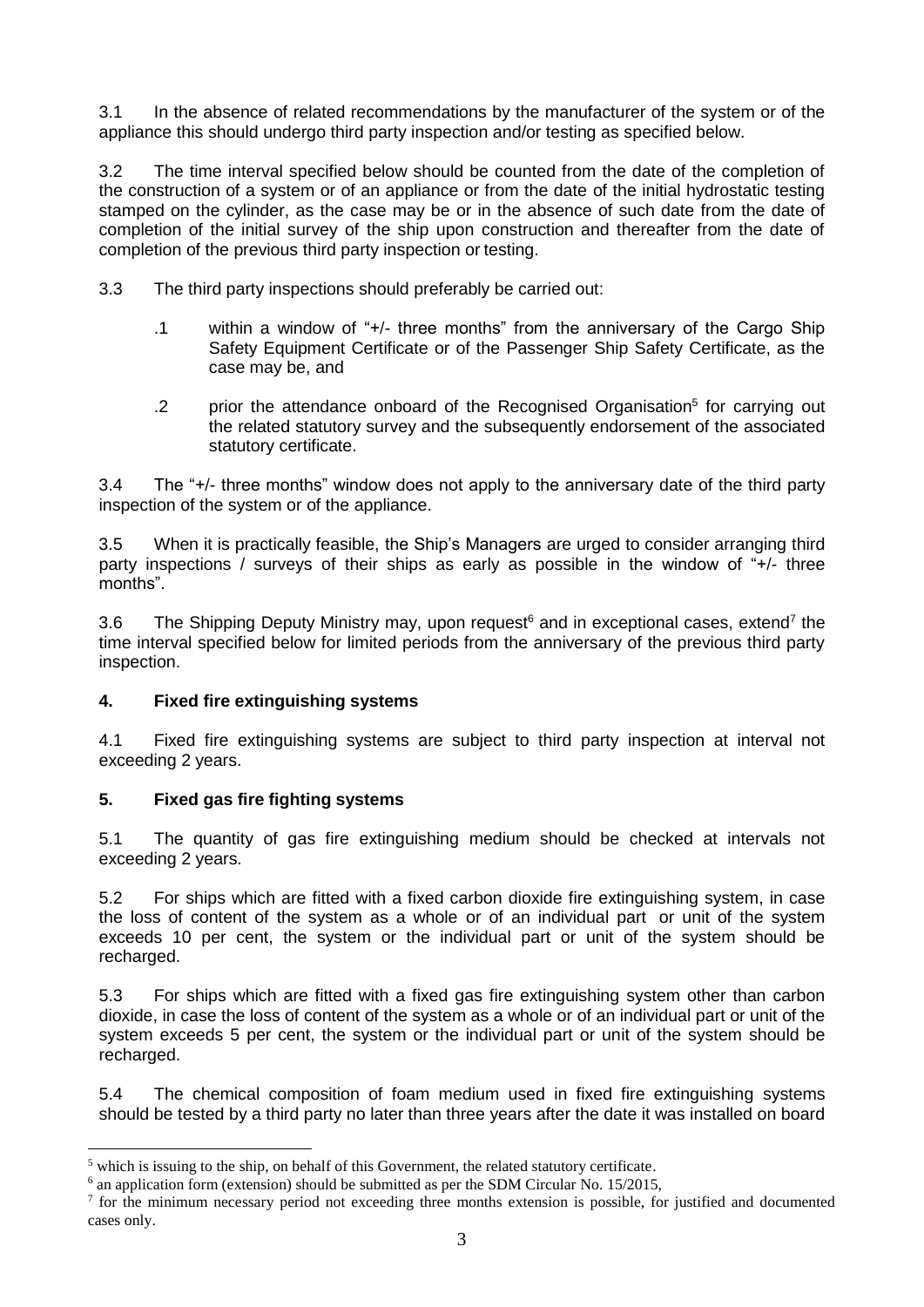and, thereafter, at yearly intervals. For the various types of foam please referred to the related provisions of MSC.1/Circ.1432.

5.5 A hydrostatic test and internal examination of 10 per cent of cylinders containing the system's extinguishing agent and of the pilot cylinders should be carried out by a third party at intervals not exceeding 10 years<sup>8</sup>. If one or more cylinders fail, a total of 50 per cent of the onboard cylinders should be tested. If further cylinders fail, all cylinders should be tested. Before the 20-year anniversary<sup>9</sup> and every 10-year anniversary thereafter, all cylinders should be subjected to a hydrostatic test.

5.6 The control valves of fixed fire extinguishing systems should be internally inspected by a third party at interval not exceeding 5 years.

5.7 The flexible hoses should be internally inspected and hydrostatically tested by a third party or, alternatively, should be replaced, at intervals not exceeding every 10 years.

### **6. Portable and non-portable fire extinguishers**

6.1 Portable and non-portable fire extinguishers are subject to third party inspection at intervals not exceeding 2 years.

6.2 The quantity of fire extinguishing medium and the quantity of propellant medium should be checked at yearly intervals. In case the loss of contents exceeds 10 per cent the extinguisher should be recharged.

6.3 The flexible hoses, applicators and control valves, including those of the propellant medium, should be visually inspected at yearly intervals and should be replaced when necessary.

6.4 All portable and non-portable fire extinguishers should be internally inspected and hydrostatically tested by a third party at interval not exceeding 10 years.

#### **7. Self-contained breathing apparatus**

7.1 The self-contained breathing apparatus are subject to third party inspection at intervals not exceeding 2 years, unless a statutory requirement stipulates otherwise. For example, paragraph 14.2.6 of the IBC Code states that *"The breathing apparatus should be inspected at least once a month by a responsible officer, and the inspection recorded in the ship's log-book. The equipment should be inspected and tested by an expert at least once a year."*

7.2 The mask, flexible hoses, breathing regulator, flow meters and control valves should be inspected and the quantity and quality of air of self-contained breathing apparatus should be checked:

.1 at yearly intervals; and

1

- .2 by a third party at intervals not exceeding 2 years.
- 7.3 In case the loss of content of the system as a whole or of an individual part or unit of the

<sup>&</sup>lt;sup>8</sup> in cases where cylinders for fixed-gas fire-fighting systems have been date stamped prior to delivery of a vessel, the first 10-year hydrostatic test may be harmonized (on case by case basis) with drydocking at the Second Special Survey provided that the initial date stamp (month/year) on the cylinder does not exceed 12 months before the vessel delivery date. An application form (extension) should be submitted as per the SDM Circular No. 15/2015 on case by case basis.

<sup>9</sup> on 1 January 2022, ships having cylinders of 20 years of age or older having only 20% of the cylinders hydrostatically tested, shall hydrostatically test the remaining 80% of the cylinders at the vessel's next intermediate or renewal survey whichever comes first. An application form (extension) should be submitted as per the SDM Circular No. 15/2015 on case by case basis.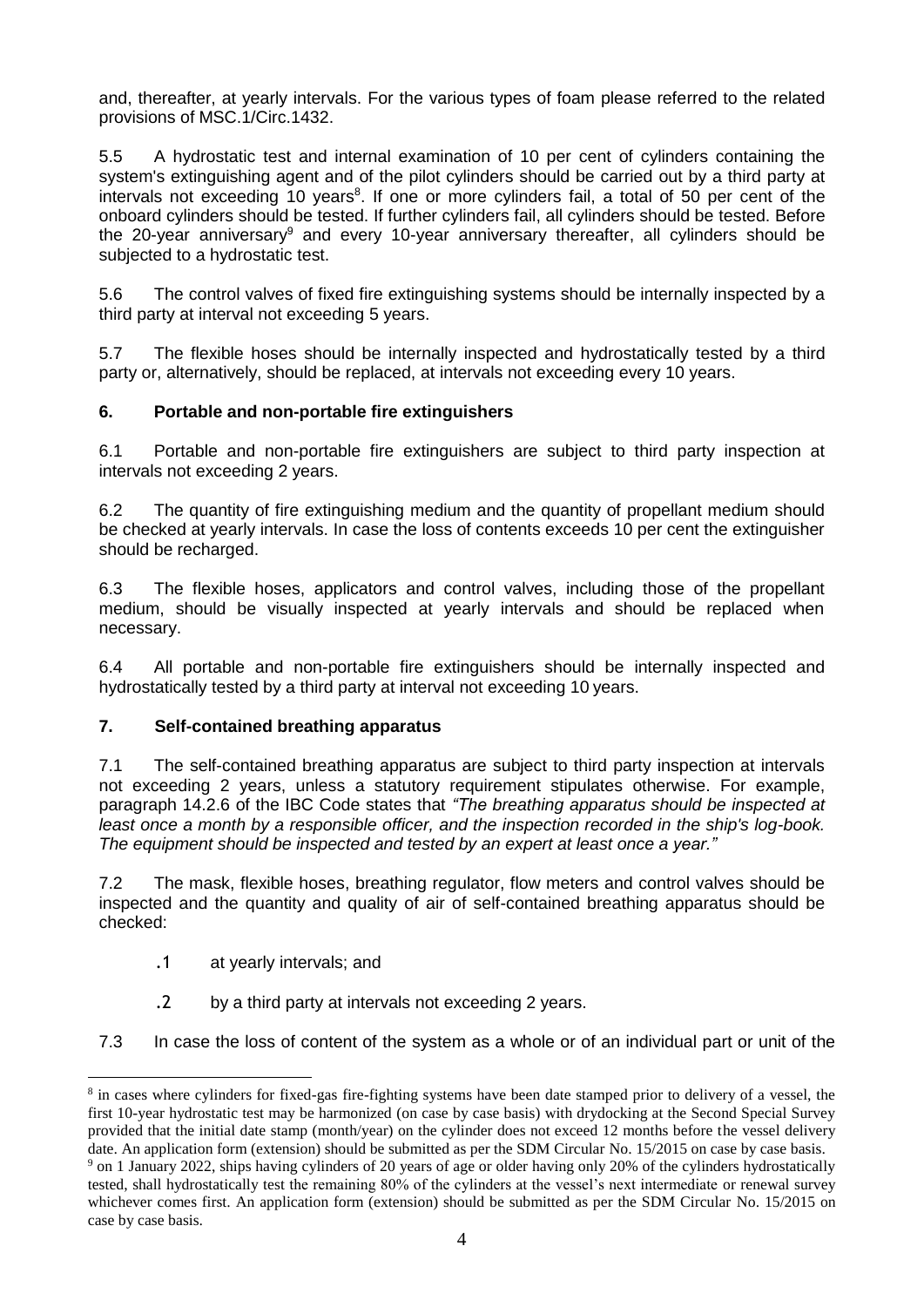system exceeds 10 per cent, the system or the individual part or unit of the system should be recharged.

7.4 The quality of air of shipborne air charging system should be checked at yearly intervals and by a third party at intervals not exceeding 2 years.

7.5 The air bottles of the self-contained breathing apparatus, including those provided as spares and any pressure vessels of the shipborne air charging system should be internally inspected and hydrostatically tested by a third party at interval not exceeding 5 years.

7.6 For every self-contained breathing apparatus, 200 per cent spare charged air bottles should be provided on board, unless there are means on board for charging the air bottles or unless the type of the ship requires more spare charged air bottles to be carried on board.

7.7 An onboard means of recharging breathing apparatus air bottles used during drills shall be provided or a suitable number of spare air bottles shall be carried onboard to replace those air bottles used during drills. The Shipping Deputy Ministry does not prescribe any minimum number and thus the shipboard safety management system (SMS) must include provisions that sufficient spare air bottles are available onboard<sup>10</sup> corresponding to the number of breathing apparatus being used during drills.

# **8. Emergency Escape Breathing Apparatus (EEBD)**

8.1 Both MSC/Circ.849 and MSC/Circ.1081 should be followed.

8.2 Irrespective of number of EEBD in place, at least one (1) additional EEBD should be available onboard solely for training purposes $11$  and be clearly marked accordingly.

8.3 The maintenance and inspections requirements of section 7 apply also to EEBD.

#### **9. Oxygen bottles for medical use**

9.1 The mask, flexible hoses, breathing regulator, flow meters and control valves should be inspected and the quantity of medical oxygen should be checked:

- .1 at yearly intervals; and
- .2 by a third party at intervals not exceeding 2 years.

9.2 In case the loss of contents of the system as a whole or of an individual part or unit of the system exceeds 10 per cent, the system or the individual part or unit of the system should be recharged.

9.3 Medical oxygen has a limited shelf life of 3 years and should be replaced before the expiry date.

9.4 The cylinders containing medical oxygen should to be internally inspected and hydrostatically tested by a third party at intervals not exceeding 5 years.

9.5 For ships which are required to comply with the requirements of Column A or B of Appendix 14 of the Medical First Aid Guide (MFAG) the following should be available in the ship's hospital:

.1 a quantity of medical oxygen not less than 40 L/200 bar, in non-portable medical

<u>.</u>

 $10$  For the suitable number of spare air bottles to be provided in connection with drills refer to the MSC.1/Circ.1555, Unified interpretation of SOLAS chapter II-2.

<sup>&</sup>lt;sup>11</sup> should be clearly marked as "training".